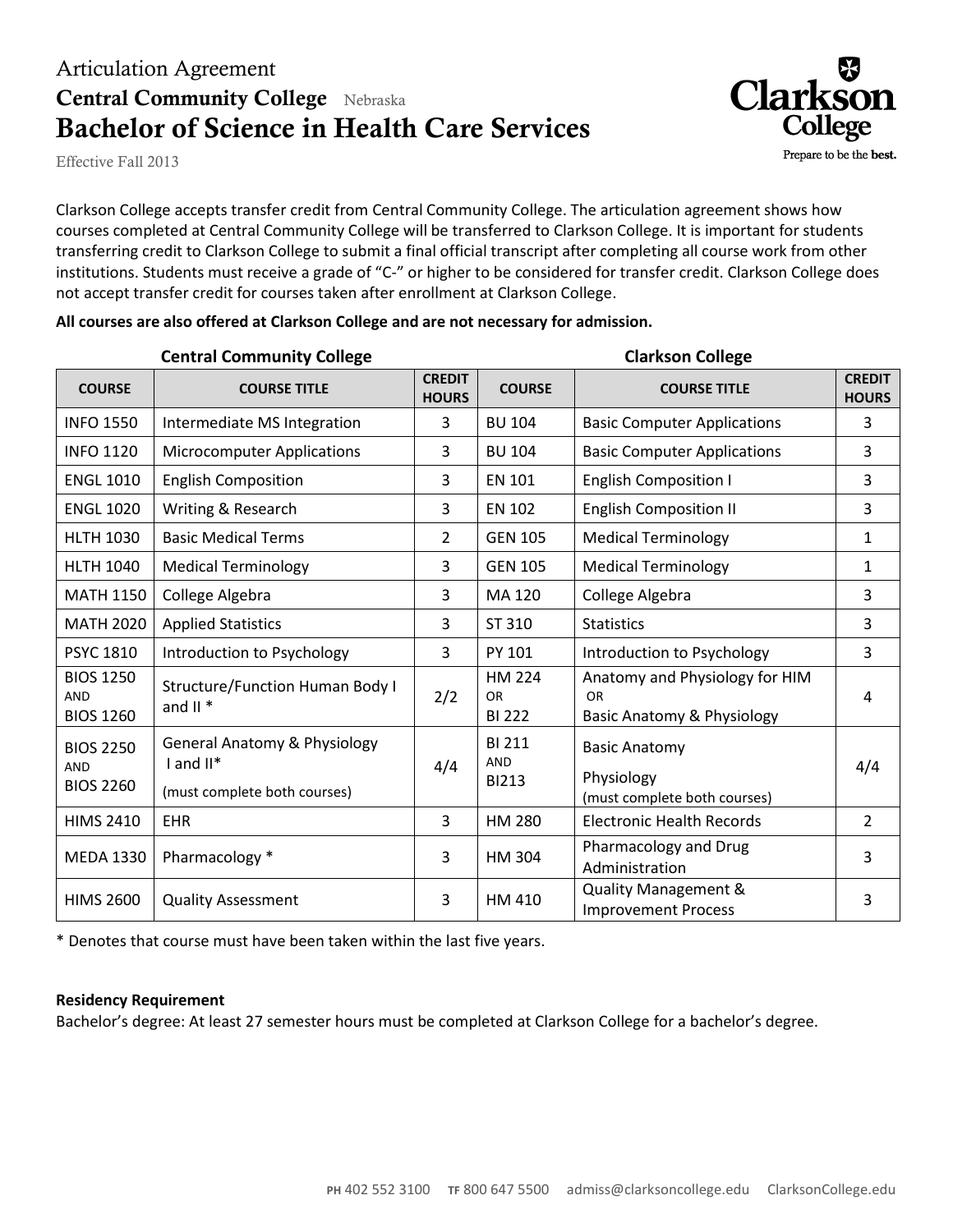# Sample Degree Plan **Bachelor of Science in Health Care Services**

Effective Fall 2013



#### **General Education** 21 semester hours

The following courses must be completed with a "C-" or higher.

| <b>COURSE</b>  | <b>COURSE TITLE</b>                | <b>HOURS</b>   | <b>COURSE</b>                                     | <b>COURSE TITLE</b>                                                       | <b>HOURS</b> |
|----------------|------------------------------------|----------------|---------------------------------------------------|---------------------------------------------------------------------------|--------------|
| <b>BU 104</b>  | <b>Basic Computer Applications</b> | 3              | <b>INFO 1120</b><br>OR.<br><b>INFO 1550</b>       | Microcomputer<br><b>Applications OR</b><br>Intermediate MS<br>Integration | 3/3          |
| <b>EN 101</b>  | <b>English Composition I</b>       | 3              | <b>ENGL 1010</b>                                  | <b>English Composition</b>                                                | 3            |
| EN 102         | <b>English Composition II</b>      | 3              | <b>ENGL 1020</b>                                  | Writing & Research                                                        | 3            |
| <b>GEN 105</b> | <b>Medical Terminology</b>         | $\mathbf{1}$   | <b>HLTH 1030</b><br><b>OR</b><br><b>HLTH 1040</b> | <b>Basic Medical Terms</b><br><b>OR</b><br><b>Medical Terminology</b>     | 2/3          |
| MA 120         | College Algebra                    | 3              | <b>MATH 1150</b>                                  | College Algebra                                                           | 3            |
| ST 310         | <b>Statistics</b>                  | 3              | <b>MATH 2020</b>                                  | <b>Applied Statistics</b>                                                 | 3            |
| PY 101         | Introduction to Psychology         | 3              | <b>PSYC 1810</b>                                  | Introduction to<br>Psychology                                             | 3            |
| SO 220         | <b>Medical Sociology</b>           | $\overline{2}$ |                                                   |                                                                           |              |

#### **Core Courses** 9 semester hours **EXECO ACCES 6 ACCES 6 ACCES 6 ACCES 6 ACCES 6 ACCES 6 ACCES 6 ACCES 6 ACCES 6 ACCES 6 ACCES 6 ACCES 6 ACCES 6 ACCES 6 ACCES 6 ACCES 6 ACCES 6 ACCES 6 ACCES 6 ACCES 6 ACCES 6 ACCES 6 ACCES 6**

The following courses must be completed with a "C-" or higher.

| <b>COURSE</b> | <b>COURSE TITLE</b>                                                    | <b>HOURS</b> | <b>COURSE</b> | <b>COURSE TITLE</b> | <b>HOURS</b> |
|---------------|------------------------------------------------------------------------|--------------|---------------|---------------------|--------------|
| HC 104*       | Core I: Effective Interactions in the World<br>of Health Care          | $\mathbf{r}$ |               |                     |              |
| HC 204*       | Core II: A Cultural History of the Healing Arts                        |              |               |                     |              |
| HC 304*       | Core III: Ethical and Cultural Frontiers in U.S.<br><b>Health Care</b> |              |               |                     |              |

\* Designated service course

### **Support Courses** 18 semester hours

The following courses must be completed with a "C-" or higher.

| <b>COURSE</b>                                      | <b>COURSE TITLE</b>                      | <b>HOURS</b> | <b>COURSE</b> | <b>COURSE TITLE</b>               | <b>HOURS</b> |
|----------------------------------------------------|------------------------------------------|--------------|---------------|-----------------------------------|--------------|
| <b>BIOS 1250</b><br><b>AND</b><br><b>BIOS 1260</b> | Structure/Function Human Body I and II * | 2/2          | HM 224        | Anatomy and<br>Physiology for HIM |              |
| <b>OR</b>                                          | <b>OR</b>                                |              | OR            | OR                                | 4            |
| <b>BIOS 2250</b><br><b>AND</b><br><b>BIOS 2260</b> | <b>General Anatomy &amp; Physiology</b>  | 4/4          | BI 222        | Basic Anatomy &<br>Physiology     |              |
| BU 240                                             | Health Care Delivery Systems             |              |               |                                   |              |